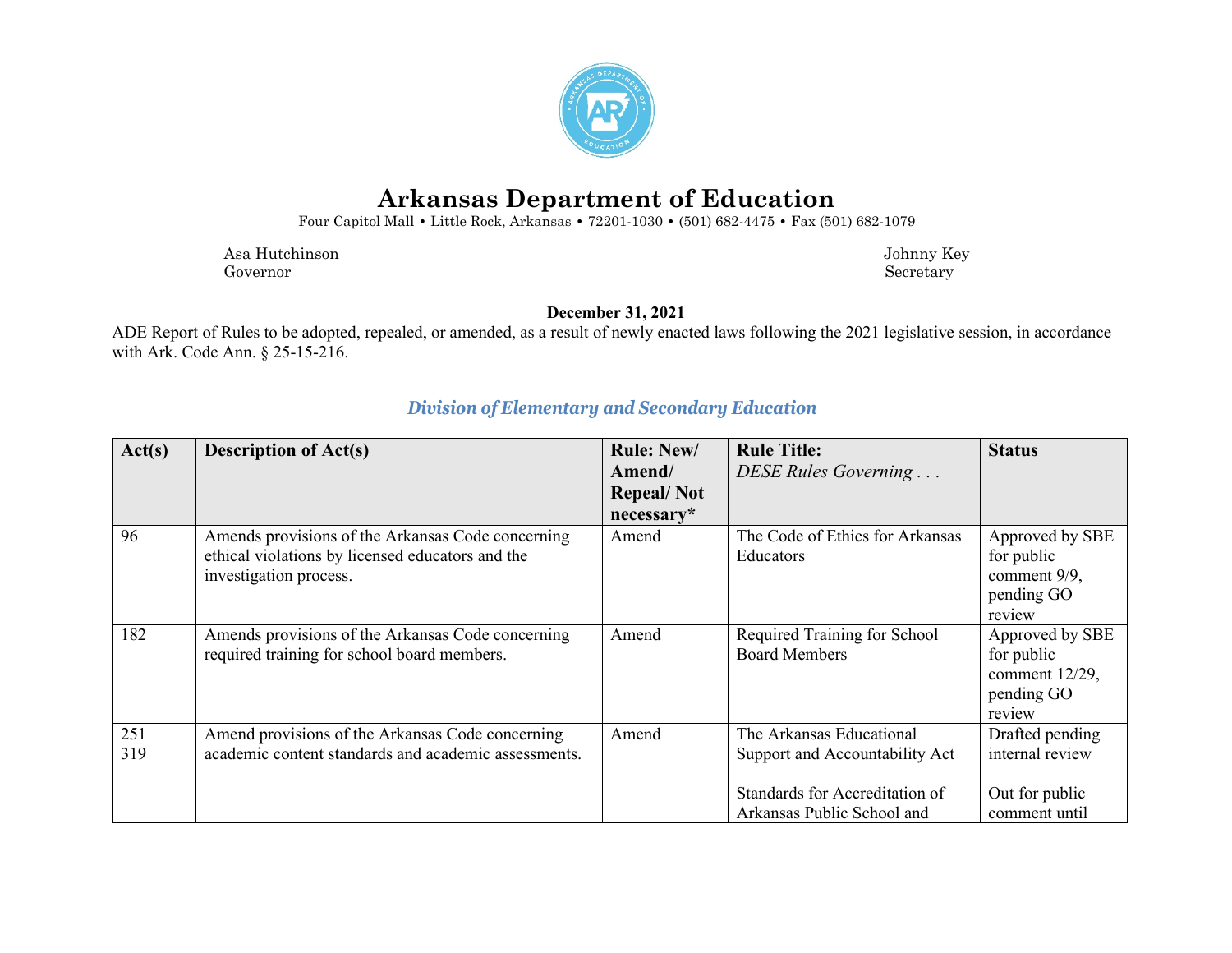|                   |                                                                                                                                                                                                                                                                                                                                                                                                   |       | <b>School Districts</b>                                                      | 1/25/22                                                                    |
|-------------------|---------------------------------------------------------------------------------------------------------------------------------------------------------------------------------------------------------------------------------------------------------------------------------------------------------------------------------------------------------------------------------------------------|-------|------------------------------------------------------------------------------|----------------------------------------------------------------------------|
| 320               | Amends provisions of the Arkansas Code concerning<br>mandated vision screenings for public school students<br>and requires rules to address the tests, procedures,<br>equipment, and instruments that shall be used to perform<br>eye and vision screenings.                                                                                                                                      | Amend | Eye and Vision Screening Report<br>in Arkansas Public Schools                | Approved by SBE<br>for public<br>comment 12/29,<br>pending GO<br>review    |
| 322               | Amends provisions of the Arkansas Code concerning<br>enhanced student achievement funding (formerly NSL<br>funding) and requires rules that shall include the process<br>for submitting an enhanced student achievement plan;<br>the process for monitoring the expenditure of ESA<br>funds; and the specific requirements, qualifications, and<br>criteria for allowable supports and resources. | Amend | <b>Student Special Needs Funding</b>                                         | Approved by SBE<br>for public<br>comment $11/10$ ,<br>pending GO<br>review |
| 490               | Amends provisions of the Arkansas Code concerning<br>school choice, including deadlines and notification<br>procedures.                                                                                                                                                                                                                                                                           | Amend | School Choice                                                                | Out for public<br>comment until<br>1/12/22                                 |
| 513<br>657<br>746 | Amend provisions of the Arkansas Code concerning<br>teaching licenses and add provisions for noncitizens,<br>university professors and assistant professors.                                                                                                                                                                                                                                      | Amend | <b>Educator Licensure</b>                                                    | Out for public<br>comment until<br>1/13/22                                 |
| 544<br>644        | Amend provisions of the Arkansas Code concerning<br>visual art and music instruction.                                                                                                                                                                                                                                                                                                             | Amend | Visual Art and Music Instruction                                             | Drafted pending<br>internal review                                         |
| 545<br>647        | Amend provisions of the Arkansas Code concerning<br>technical and vocational education including the general<br>control and supervision of all programs of vocational,<br>technical, and occupational education in secondary<br>institutions.                                                                                                                                                     | Amend | <b>DCTE Policies and Procedures</b><br>for Career and Technical<br>Education | Final                                                                      |
| 551<br>622        | Amend provisions of the Arkansas Code concerning<br>school resource officers and require that a school district<br>board of directors and the local law enforcement agency<br>with jurisdiction adopt a memorandum of understanding<br>governing school resource officers and that school<br>resource officers and certain public school employees<br>complete specialized training.              | New   | School Safety                                                                | Drafted pending<br>internal review                                         |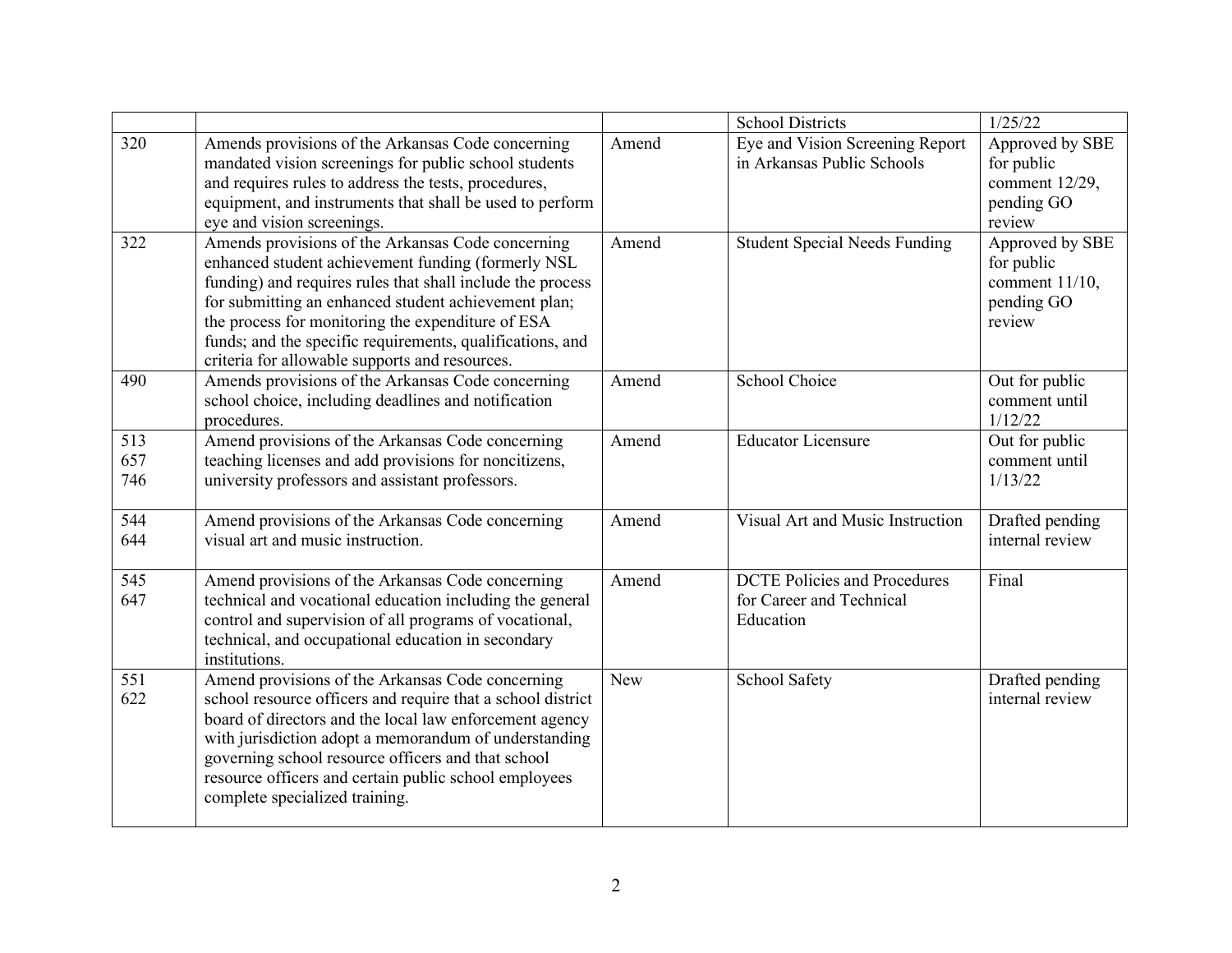| $\overline{620}$ | Establishes the Arkansas Center for School Safety of the                                |            |                                        |                              |
|------------------|-----------------------------------------------------------------------------------------|------------|----------------------------------------|------------------------------|
| 648              | Criminal Justice Institute Advisory Board and requires                                  |            |                                        |                              |
|                  | the Division to promulgate rules specifying how school                                  |            |                                        |                              |
|                  | district compliance with school safety requirements                                     |            |                                        |                              |
|                  | shall be verified.                                                                      |            |                                        |                              |
| 606              | Amends provisions of the Arkansas Code concerning                                       | Amend      | The Right to Read Act                  | Approved by SBE              |
|                  | reading programs and curriculum and requires the ADE<br>to hire an Education Ombudsman. |            |                                        | for public<br>comment 12/29, |
|                  |                                                                                         |            |                                        | pending GO                   |
|                  |                                                                                         |            |                                        | review                       |
| 630              | Requires all fingerprints to be in electronic format.                                   | Amend      | <b>Background Checks</b>               | Public comment               |
|                  |                                                                                         |            |                                        | period ended                 |
|                  |                                                                                         |            |                                        | $12/16/21$ ;                 |
|                  |                                                                                         |            |                                        | preparing for final          |
|                  |                                                                                         |            |                                        | approval                     |
| 646              | Requires school districts to develop a three-year teacher                               | <b>New</b> | Teacher and Administrator              | Determined rules             |
|                  | and administrator recruitment and retention plan                                        |            | <b>Recruitment and Retention Plans</b> | are not necessary            |
|                  | focusing on minority races and ethnicities to increase                                  |            |                                        | at this time;                |
|                  | diversity in the district and include annual goals.                                     |            |                                        | guidance being               |
| 650              | Provides rulemaking authority to DESE.                                                  | <b>New</b> | The School Counseling                  | developed<br>Drafting in     |
|                  |                                                                                         |            | Improvement Act                        | process                      |
| 662              | Amends provisions of the Arkansas Code concerning                                       | Amend      | Consolidation and Annexation of        | Out for public               |
|                  | when a district proposes to close a school received                                     |            | <b>Public School Districts</b>         | comment until                |
|                  | through voluntary annexation.                                                           |            |                                        | 1/11/22                      |
| 678              | Amend provisions of the Arkansas Code concerning                                        | Amend      | Act 1240 Waivers                       | Out for public               |
| 688              | notification procedures for review of Act 1240 waivers                                  |            |                                        | comment until                |
|                  | and what provisions may not be waived.                                                  |            |                                        | 1/11/22                      |
| 679              | Created the Teacher Salary Equalization Fund to                                         | Amend      | The Educator Compensation              | Guidance issued              |
| 680              | provide additional funding dedicated to increasing                                      |            | Reform Program and the Teacher         | via CM FIN-21-               |
|                  | teacher salaries.                                                                       |            | <b>Salary Equalization Fund</b>        | 048; holding rules           |
|                  |                                                                                         |            |                                        | until after year 1           |
|                  |                                                                                         |            |                                        | implementation               |
| 689              | Amend provisions of the Arkansas Code concerning the                                    | Amend      | The Succeed Scholarship                | Drafted pending              |
| 741              | Succeed Scholarship Program including application,                                      |            | Program                                | internal review              |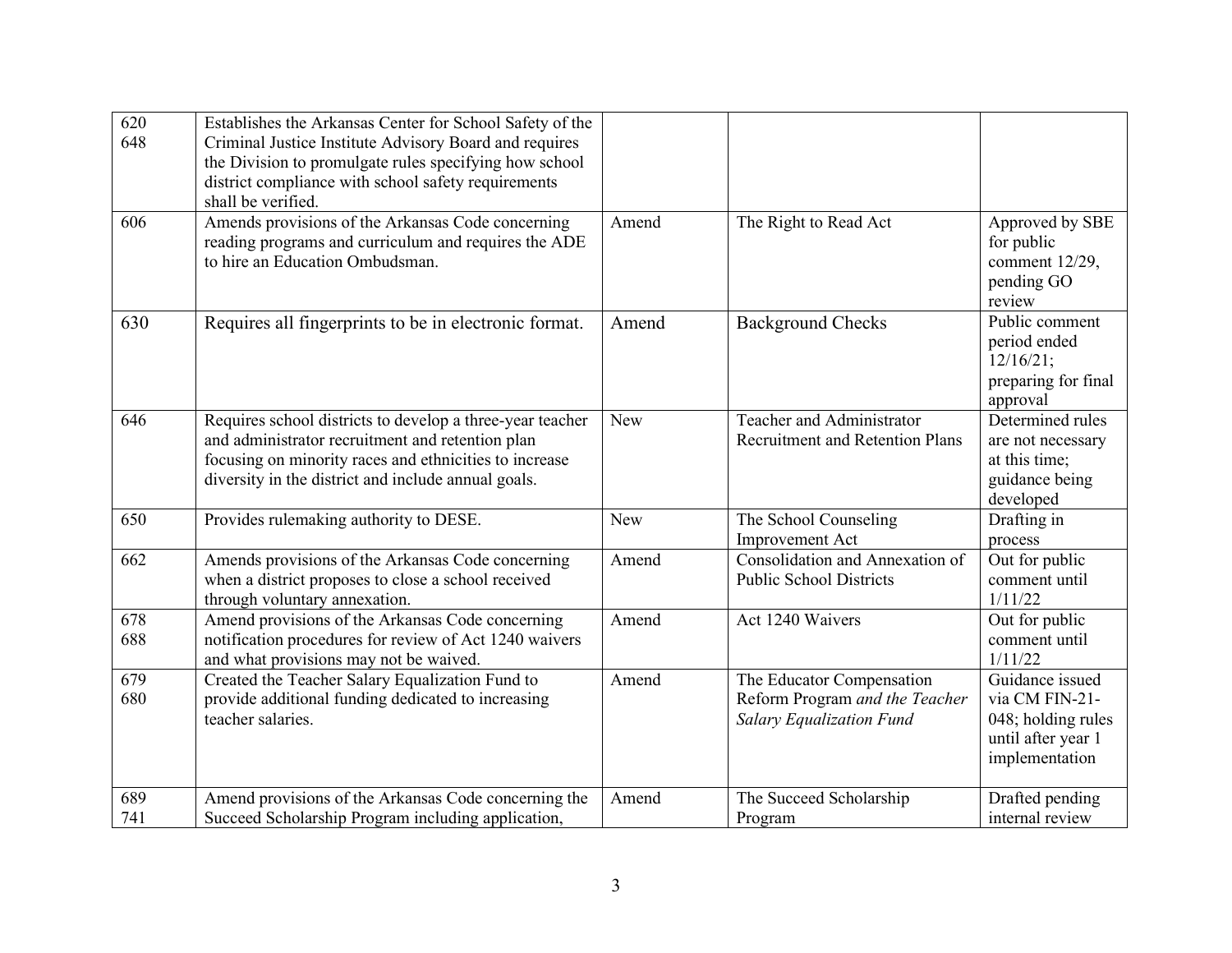|      | award, and eligibility.                                                                                                                                                                      |               |                                                              |                                                                                 |
|------|----------------------------------------------------------------------------------------------------------------------------------------------------------------------------------------------|---------------|--------------------------------------------------------------|---------------------------------------------------------------------------------|
| 774  | Amends provisions of the Arkansas Code concerning<br>public charter schools and waivers available to public<br>school districts.                                                             | Amend         | <b>Charter Schools</b>                                       | Approved by SBE<br>for public<br>comment 12/29,<br>pending GO<br>review         |
| 820  | Creates the Arkansas Student Protection Act, which<br>prohibits public school districts from entering into a<br>transaction with an entity that performs, induces, or<br>provides abortions. | <b>New</b>    | The Arkansas Student Protection<br>Act                       | Out for public<br>comment until<br>1/11/22                                      |
| 909  | Enables districts to receive both declining enrollment<br>and student growth funding.                                                                                                        | Amend         | Declining Enrollment and Student<br>Growth Funding           | Approved by SBE<br>for public<br>comment $11/10$ ,<br>pending GO<br>review      |
| 912  | Creates the Arkansas Tutoring Corps Act to support the<br>implementation of a sustainable tutoring program in<br>response to learning loss.                                                  | <b>New</b>    | The Arkansas Tutoring Corps                                  | Final rule<br>approved by SBE<br>on 12/29/21; sent<br>to BLR for ALC<br>review  |
| 958  | Creates the Star-Spangled Banner Act requiring school<br>districts to play the star-spangled banner at certain<br>events.                                                                    | New           | The Star-Spangled Banner Act                                 | Approved by SBE<br>for public<br>comment $10/14$ ,<br>pending GO<br>review      |
| 959  | Requires the State Board to adopt a policy requiring the<br>pledge of allegiance and a moment of silence in public<br>schools.                                                               | Not necessary |                                                              | ALC approved<br>exclusion from<br>Act 595<br>reporting<br>requirements<br>12/15 |
| 1031 | Creates the Arkansas Military Child School Transitions<br>Act.                                                                                                                               | <b>New</b>    | The Arkansas Military Child<br><b>School Transitions Act</b> | Approved by SBE<br>for public<br>comment 10/14,<br>pending GO<br>review         |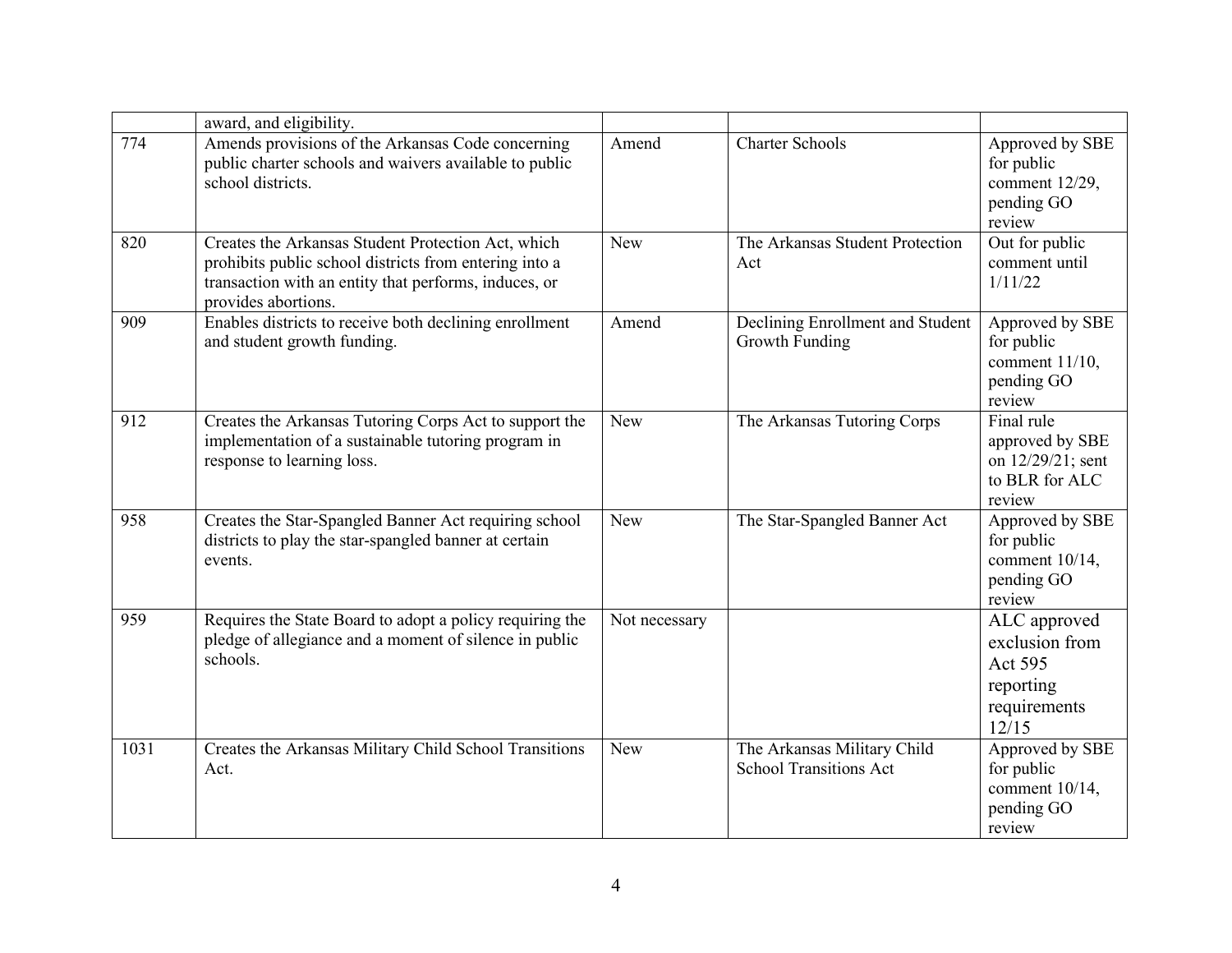| 1050         | Amends the law concerning the health and safety of<br>public school students and requires the Division of<br>Elementary and Secondary Education, in coordination<br>with the Arkansas State Board of Nursing, to<br>promulgate rules concerning the administration of an<br>emergency dose medication to a public school student<br>with adrenal insufficiency by trained public school<br>personnel.                                                                                                                                                                                                                                 | Amend | Insulin and Glucagon<br><b>Administration for Students</b><br>Diagnosed with Diabetes | Approved by SBE<br>for public<br>comment $12/29$ ,<br>pending GO<br>review |
|--------------|---------------------------------------------------------------------------------------------------------------------------------------------------------------------------------------------------------------------------------------------------------------------------------------------------------------------------------------------------------------------------------------------------------------------------------------------------------------------------------------------------------------------------------------------------------------------------------------------------------------------------------------|-------|---------------------------------------------------------------------------------------|----------------------------------------------------------------------------|
| 1070<br>1074 | Creates the Healthy Active Arkansas Schools Act and<br>requires the Division of Elementary and Secondary<br>Education, in consultation with the Department of<br>Health, to develop guidance for public schools to<br>address the following priorities and require that the<br>following priorities be included in the public school's or<br>open-enrollment public charter school's health and<br>wellness priority: physical and built environment,<br>nutritional standards and access to healthy foods,<br>physical education and activity, and breastfeeding<br>practices, as applicable. Addresses food in vending<br>machines. | Amend | Nutrition and Physical Activity<br>Standards and Body Mass Index                      | Drafting in<br>process                                                     |
| 1089         | Requires school nurses to participate in nursing<br>professional development, requires the Division to<br>develop an education program for school nurses, and<br>requires districts to participate in the annual health<br>services survey.                                                                                                                                                                                                                                                                                                                                                                                           | Amend | Professional Development                                                              | Drafting in<br>process                                                     |

## *Division of Higher Education*

| Act           | <b>Description</b>                                                                                                                                                                                            | New/Amend/   Rule Title: |                            | <b>Status</b>                                                 |
|---------------|---------------------------------------------------------------------------------------------------------------------------------------------------------------------------------------------------------------|--------------------------|----------------------------|---------------------------------------------------------------|
| <b>Number</b> |                                                                                                                                                                                                               | <b>Repeal/Not</b>        | <b>DHE Rules Governing</b> |                                                               |
|               |                                                                                                                                                                                                               | necessary                |                            |                                                               |
| 69            | Enhances higher education fiscal accountability and<br>transparency and amends provisions of the Arkansas<br>Code concerning student accounts receivable policies<br>and certain financial condition reports. | Not necessary            |                            | ALC approved<br>exclusion from<br><b>Act 595</b><br>reporting |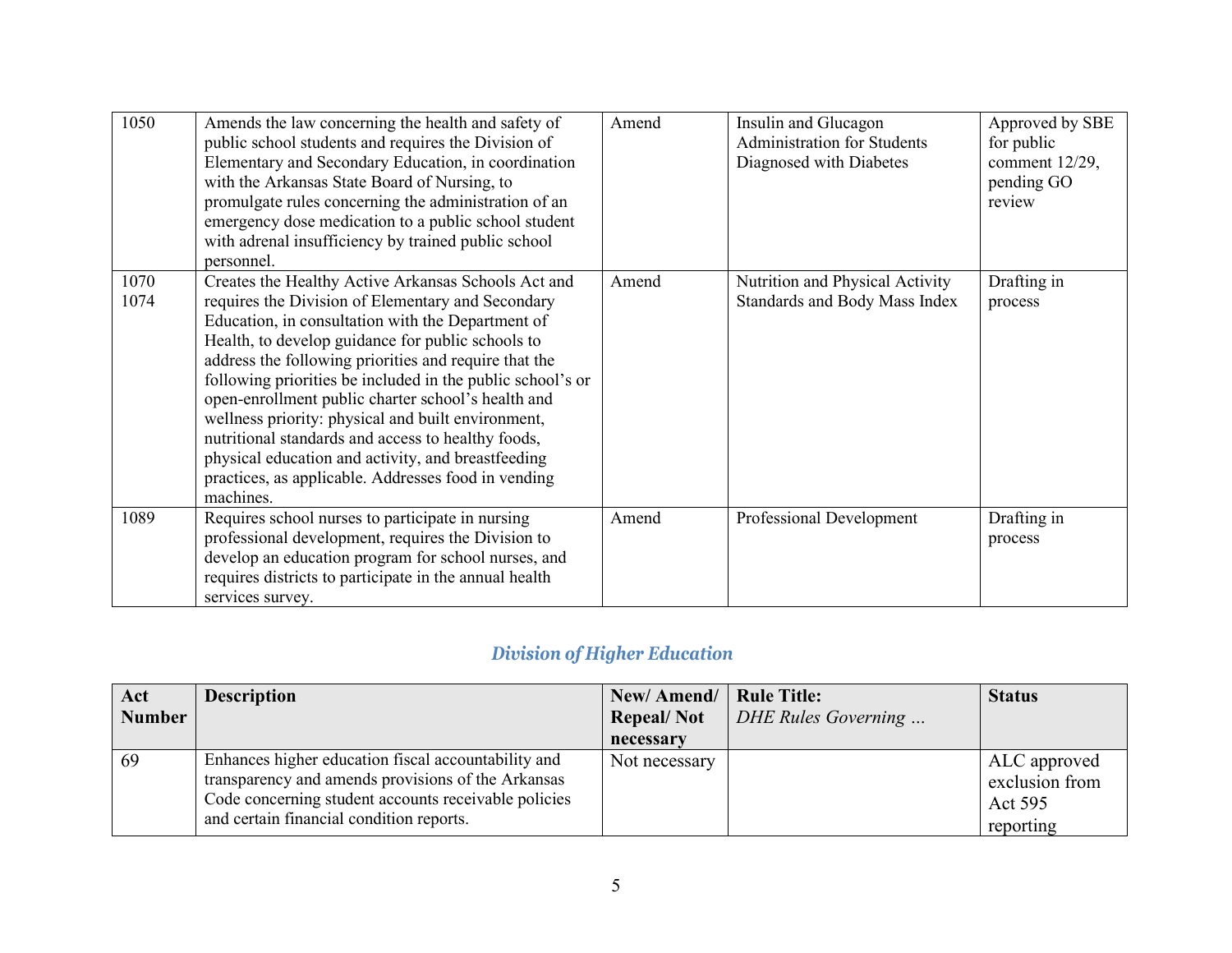|                         |                                                                                                                                             |               |                                                  | requirements<br>12/15                                                           |
|-------------------------|---------------------------------------------------------------------------------------------------------------------------------------------|---------------|--------------------------------------------------|---------------------------------------------------------------------------------|
| 79<br>217<br>331<br>743 | Amends provisions of the Arkansas Code concerning<br>scholarship requirements and eligibility criteria.                                     | Amend         | The Governor's Scholars'<br>Program              | On Jan. HECB<br>agenda for final<br>approval                                    |
| 80<br>636               | Amends provisions of the Arkansas Code concerning<br>scholarship requirements and eligibility criteria.                                     | Amend         | The Arkansas Academic<br>Challenge Scholarship   | On Jan. HECB<br>agenda for final<br>approval                                    |
| 82                      | Amends provisions of the Arkansas Code concerning<br>scholarship requirements and eligibility criteria.                                     | Amend         | The Arkansas Concurrent<br>Challenge Scholarship | On Jan. HECB<br>agenda for final<br>approval                                    |
| 388                     | Adds private, non-profit institutions of higher education<br>as approved institutions for purposes of the Arkansas<br>Future Grant Program. | Amend         | The Arkansas Future Grant                        | On Jan. HECB<br>agenda for final<br>approval                                    |
| 539                     | Creates the Higher Education Consumer Guide Act.                                                                                            | Not necessary |                                                  | ALC approved<br>exclusion from<br>Act 595<br>reporting<br>requirements<br>12/15 |
| 636                     | Establishes procedure and funding requirements for<br>scholarships funded with net revenue.                                                 | Amend         | The Arkansas Workforce<br>Challenge Scholarship  | On Jan. HECB<br>agenda for final<br>approval                                    |
| 958                     | Creates the Star-Spangled Banner Act.                                                                                                       | New           | The Star Spangled Banner Act                     | Board approved;<br>pending GO<br>review                                         |
| 988                     | Allows dependents of veterans to receive tuition<br>waivers.                                                                                | Amend         | Veterans' Dependents'<br>Scholarships            | On Jan. HECB<br>agenda for final<br>approval                                    |